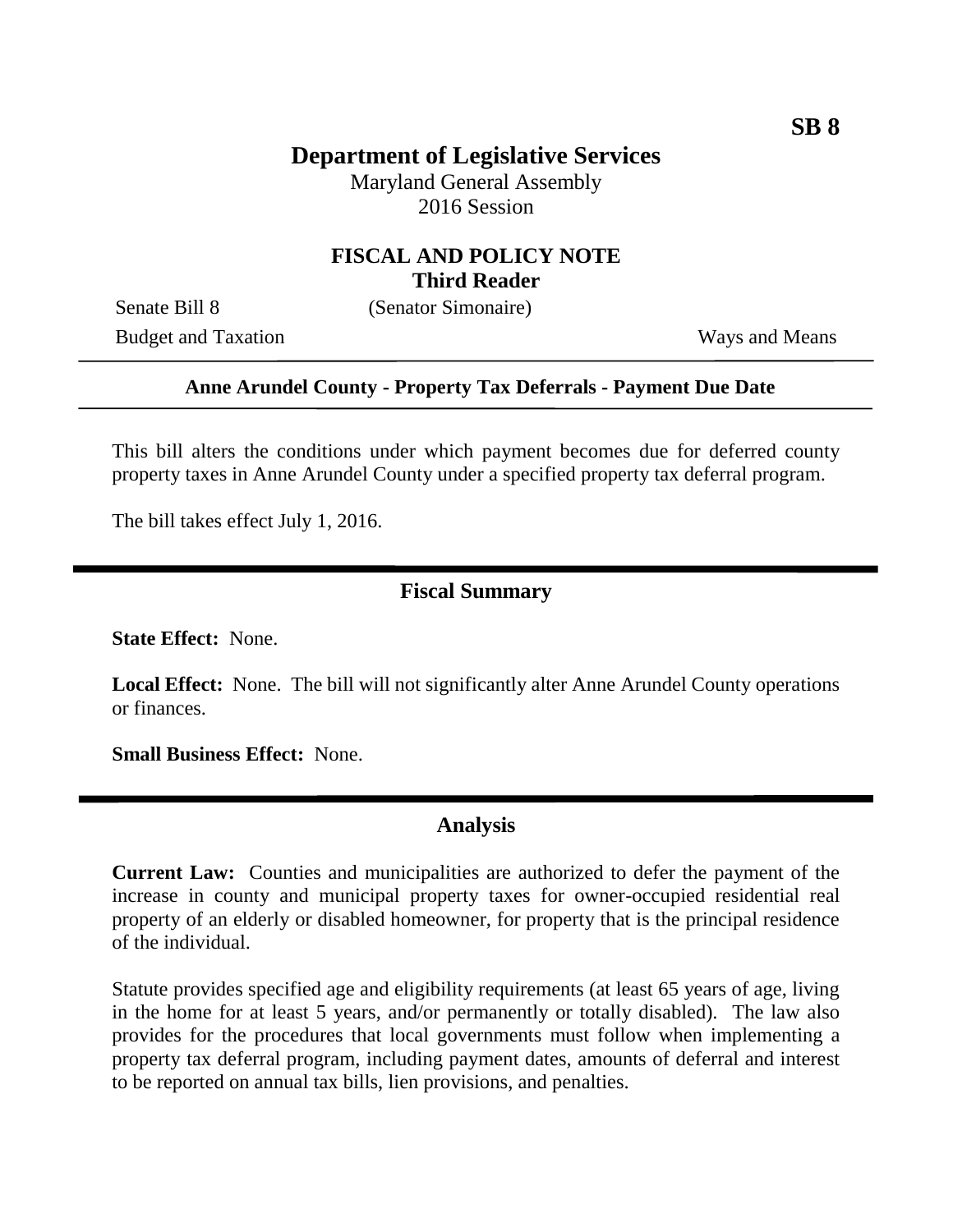Chapters 162 and 163 of 2012 authorized Anne Arundel County to provide, by law, a property tax payment deferral for residential real property occupied as the principal residence of the owner. To be eligible, the property owner must have lived in the dwelling for the previous 5 years; be at least 62 years of age, or be permanently and totally disabled; and meet specified income requirements. The amount of the deferral is limited to the increase in county property taxes from the date of deferral.

The Anne Arundel County Council must specify the following criteria if a deferral program is authorized: (1) the amount of tax that may be deferred and the duration of the deferral; (2) restrictions on the amount of real property eligible for a payment deferral; (3) the interest rate; (4) a requirement that any mortgagee or beneficiary under a deed of trust receive specified notification; and (5) income eligibility. Deferred county property taxes are due when the deferral ends, the eligible owner dies, or immediately on transfer of ownership of the property.

Chapters 162 and 163 also provide for other requirements and criteria related to the administration of property tax deferral payments in Anne Arundel County, including (1) a requirement that the cumulative amount of the tax deferral and interest be included in the taxpayer's annual property tax bill; (2) a lien must be attached to the property in the amount of all deferred taxes and interest and must remain until all deferred taxes and interest are paid; and (3) the deferral must be authorized by a written agreement reflecting the terms and conditions of the deferral. Finally, Chapters 162 and 163 provide that penalties may not be charged during the deferral period on deferred taxes.

**Background:** Property tax deferral programs typically give low-income elderly homeowners the opportunity to defer payment of property taxes. Under most deferral programs, deferred property taxes become a lien against the value of the taxpayer's home. When the home is sold, any back taxes and interest are then due. If the homeowner dies, deferred taxes must be paid upon settlement of the estate.

Several Maryland counties offer a property tax deferral program for senior citizens and other special categories of homeowners. **Appendix 1** provides a brief summary of each local program. The State Department of Assessments and Taxation and the counties have indicated that only a small number of taxpayers have typically used the property tax deferral programs.

# **Additional Information**

**Prior Introductions:** None.

**Cross File:** HB 37 (Delegate Kipke) - Ways and Means.

SB 8/ Page 2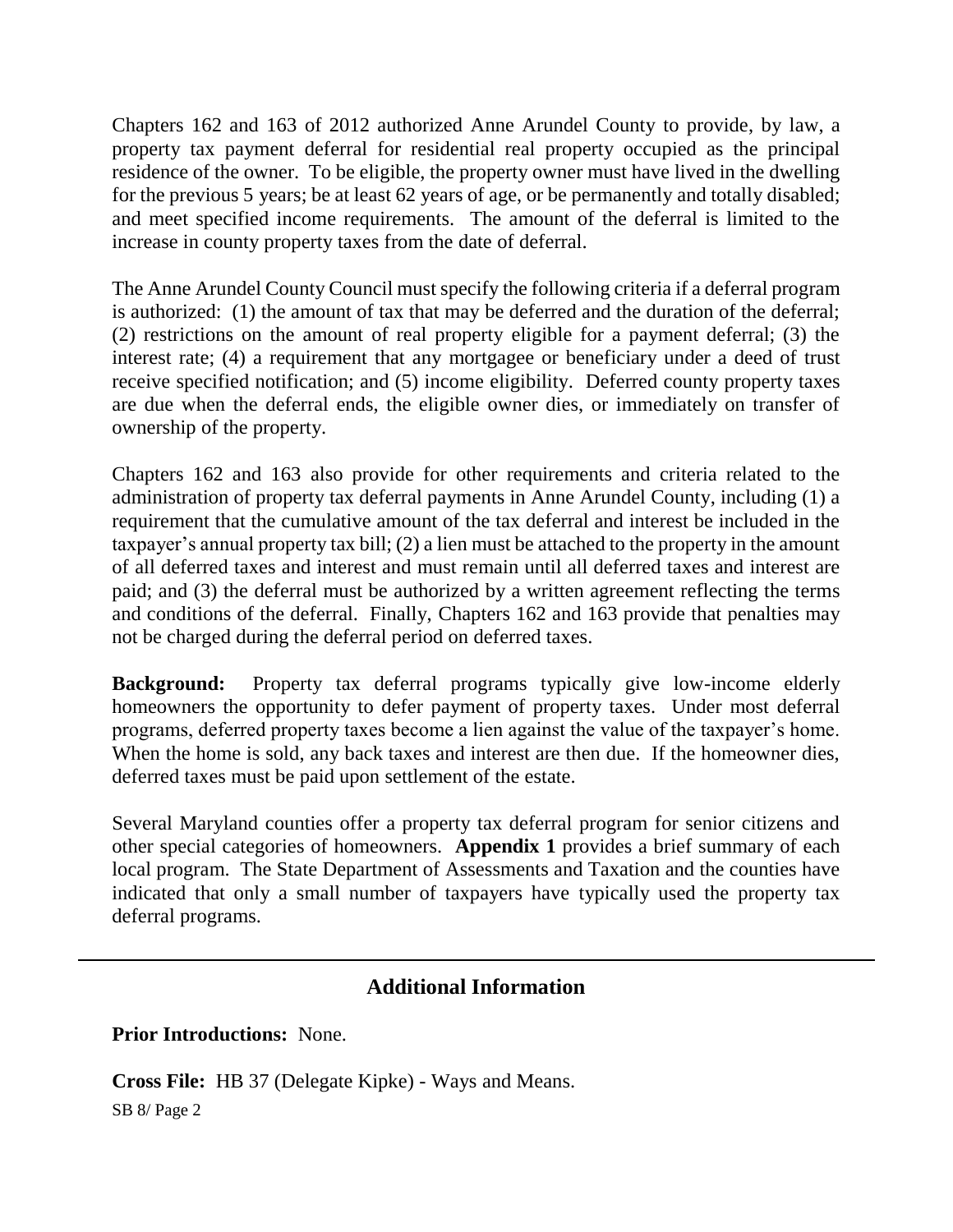**Information Source(s):** Anne Arundel County, Department of Legislative Services

**Fiscal Note History:** First Reader - January 25, 2016 md/hlb

Analysis by: Michael Sanelli Direct Inquiries to:

(410) 946-5510 (301) 970-5510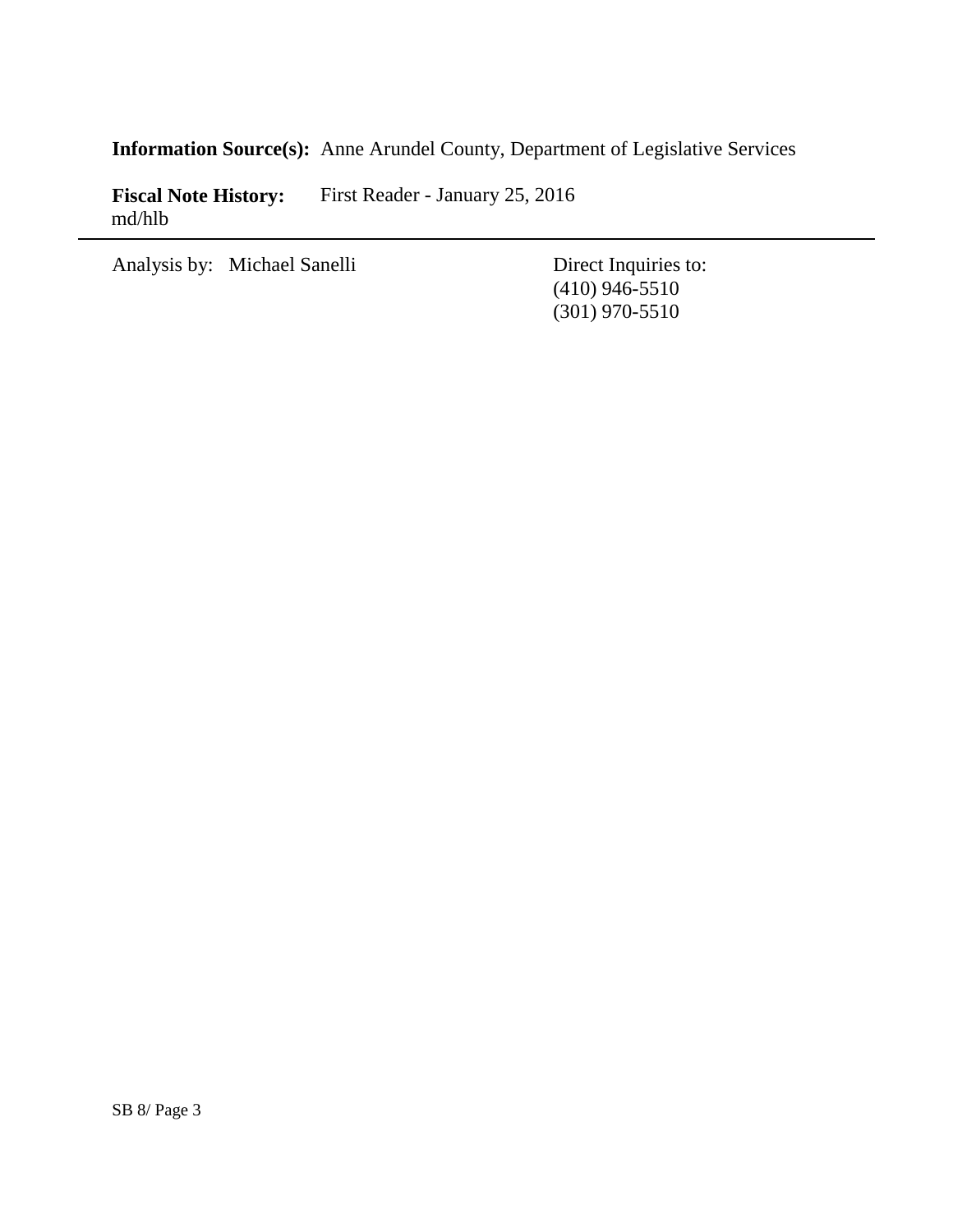# **Appendix 1 Summary of Local Property Tax Deferral Programs**

| <b>Jurisdiction</b>        | <b>Program Summary</b>                                                                                                                                                                                                                                                                                                                                                                                                                                                                                                                                  |
|----------------------------|---------------------------------------------------------------------------------------------------------------------------------------------------------------------------------------------------------------------------------------------------------------------------------------------------------------------------------------------------------------------------------------------------------------------------------------------------------------------------------------------------------------------------------------------------------|
| <b>Anne Arundel County</b> | Deferred tax payment program for owner-occupied homes of<br>elderly (age 62 and over) or disabled individuals. Gross<br>income limit of \$55,000. The program allows for a 50-year<br>payment deferral of increases in net county residential real<br>property taxes; the amount deferred may not exceed the<br>increase in county property taxes on the date of deferral.                                                                                                                                                                              |
| Annapolis                  | Deferred tax payment program for owner-occupied homes of<br>elderly (age 65 and over) or disabled individuals.<br>Gross<br>income limit of \$50,000. The program allows for a 50-year<br>payment deferral; the amount deferred may not exceed the<br>increase in property taxes on the date of deferral. Interest<br>accrues at 4% annually.                                                                                                                                                                                                            |
| <b>Baltimore County</b>    | Deferred tax payment program for owner-occupied homes of<br>elderly (age 65 and over) or disabled individuals who have<br>owned and occupied the property for the preceding five years.<br>Gross income limit of \$30,000. The amount the taxpayer may<br>defer for any one year is the amount that county taxes due<br>exceed the amount of county property taxes paid the preceding<br>taxable year. Accumulated deferred taxes and accrued interest<br>may not exceed 20% of the assessed value of the property.<br>Interest accrues at 9% annually. |
| Cecil County               | Deferred tax payment program for owner-occupied homes of<br>elderly (age 65 and over) or disabled individuals.<br>Gross<br>income limit of \$60,000. The homeowner may defer the<br>amount by which the county property taxes due exceed the<br>amount paid by the homeowner in the preceding taxable year.<br>Accumulated deferred taxes and accrued interest may not<br>exceed 50% of the assessed value of the property. Interest<br>accrues at 0% annually.                                                                                         |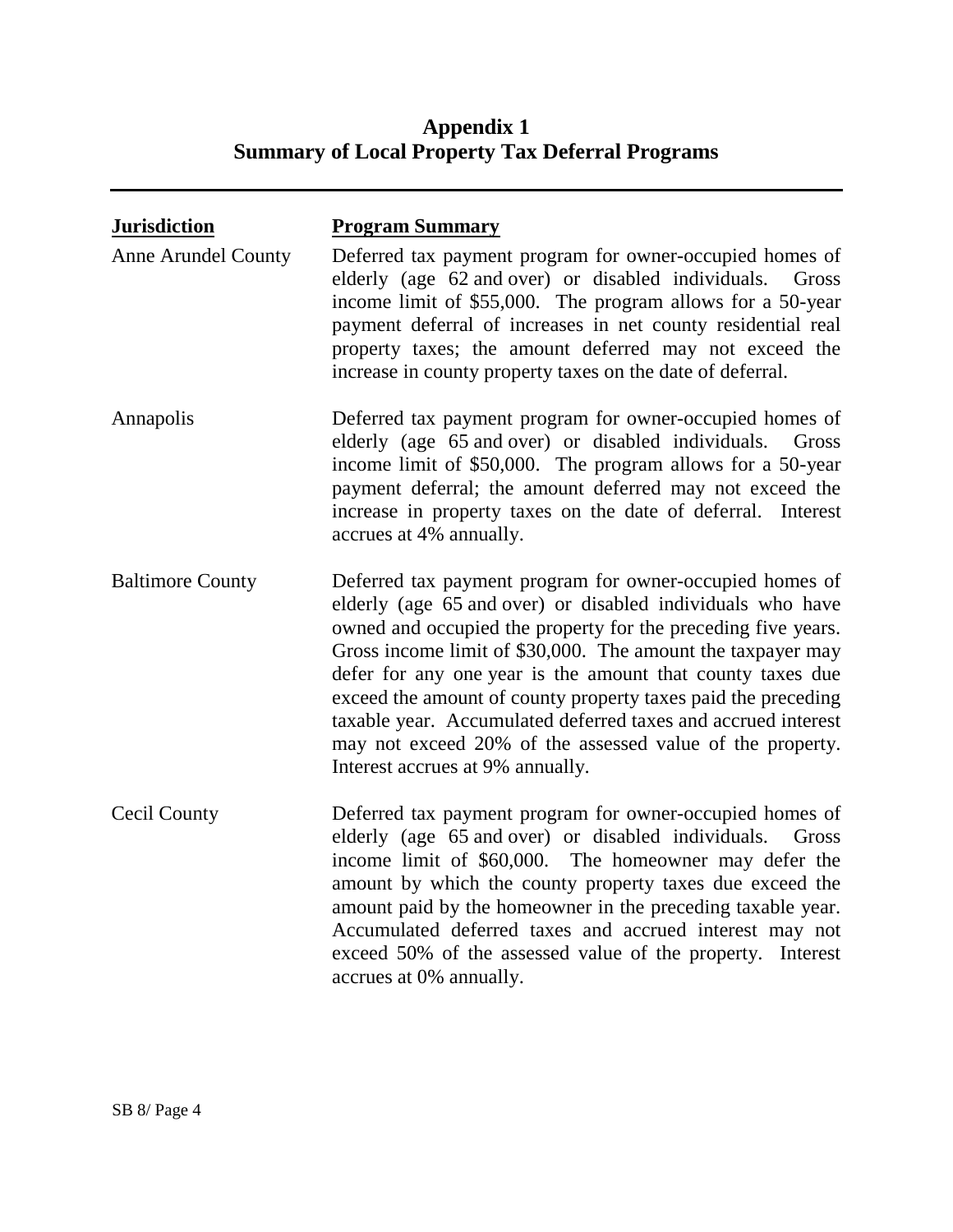| <b>Jurisdiction</b>      | <b>Program Summary</b>                                                                                                                                                                                                                                                                                                                                                                                                                                                                                            |
|--------------------------|-------------------------------------------------------------------------------------------------------------------------------------------------------------------------------------------------------------------------------------------------------------------------------------------------------------------------------------------------------------------------------------------------------------------------------------------------------------------------------------------------------------------|
| <b>Frederick County</b>  | Deferred tax payment program for owner-occupied homes of<br>elderly (age 65 or older) or disabled individuals. Gross income<br>limit of \$55,000. The amount deferred is the amount of increase<br>in the county property tax from the date the homeowner elects<br>to defer the payment of this tax. Only county property taxes are<br>deferred, and taxes of a special taxing district, including the tax<br>for fire and rescue services, may not be deferred. Interest<br>accrues at 3% annually.             |
| <b>Harford County</b>    | Deferred tax installment program for taxpayers experiencing<br>financial hardship with property deferred from annual tax sale.<br>All prior taxes must be paid before a person is eligible for tax<br>deferral. The taxpayer must pay the deferred taxes in monthly<br>payments and have the deferred taxes paid by December 1 of<br>the year in which the tax sale would have occurred. The interest<br>must continue to accrue on the taxpayer's tax bill.                                                      |
| <b>Howard County</b>     | Deferred tax payment program for property owners age 65 and<br>over or disabled individuals who have lived in their current<br>dwelling for the previous five years. Income cannot exceed<br>\$75,000. The homeowner may defer the amount by which the<br>county property taxes due exceed the amount paid by the<br>homeowner in the preceding taxable year.<br>Accumulated<br>deferred taxes and accrued interest may not exceed 50% of the<br>assessed value of the property. Interest accrues at 0% annually. |
| <b>Montgomery County</b> | Deferred tax payment program based on household income,<br>rather than age. Specified residents may defer any increase in<br>taxes over the tax liability at the time of the deferral. The<br>homeowner must have resided at the property for five years and<br>have a gross income of less than \$120,000. The deferral may<br>not exceed 50% of the value of the property. The interest rate<br>is set annually and based on the prime rate.                                                                    |